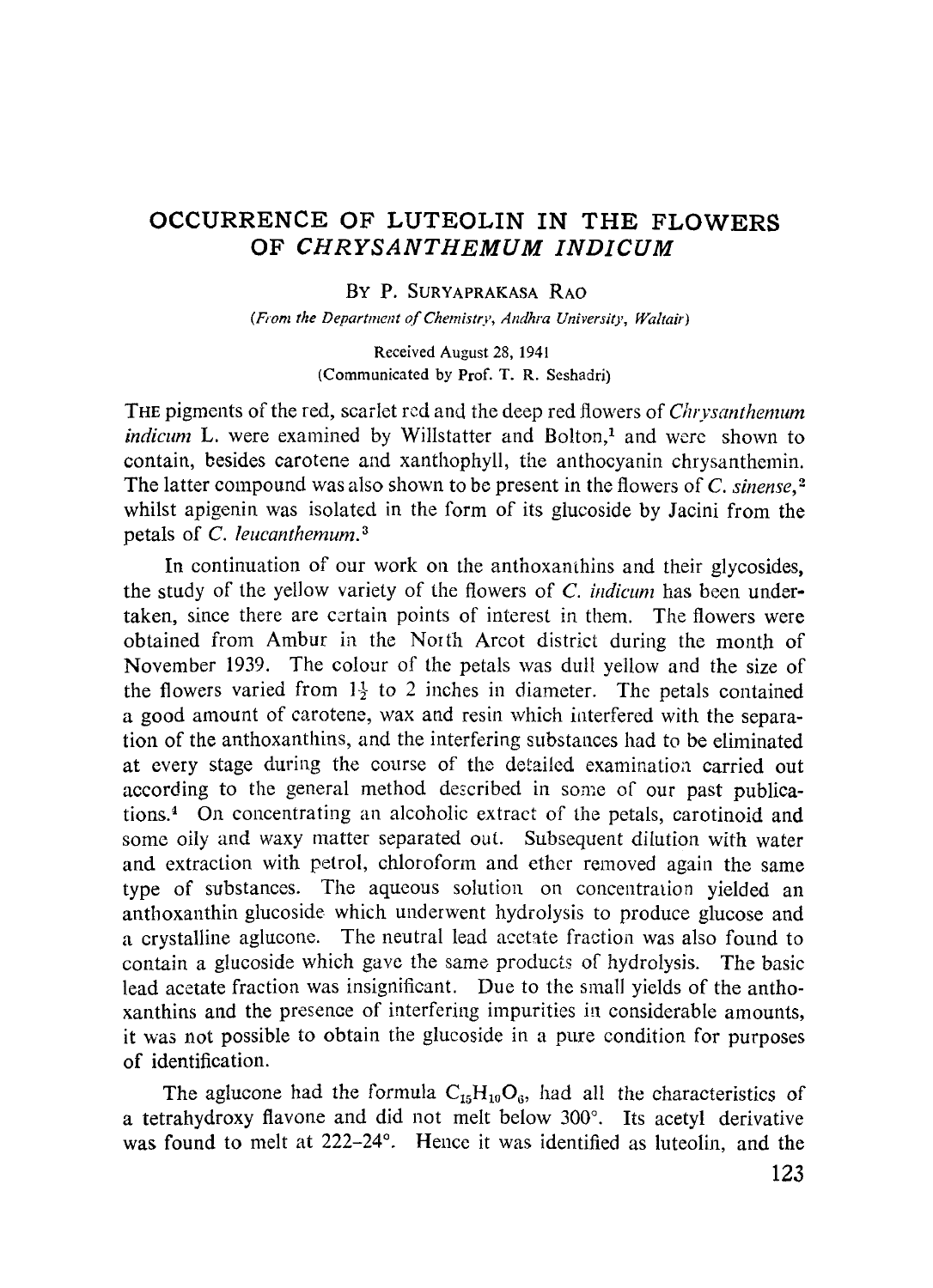identity was confirmed by taking the melting point of a mixture of the acetyl derivative with an authentic sample of tetraacetyl luteolin.

It is thus clear that the petals contain carotinoid material as the major component of the colouring matter, and luteolin is present only to a small extent in the form of its glucoside. The extracts of the flowers were examined for insecticidal properties, and were found to have no such value.

The occurrence of a glucoside of luteolin and chrysanthemin (cyanidin glucoside) in the yellow and the red varieties of *Chrysanthemum indicum* is n<sub>2</sub>teworthy in regard to the biogenetic relationship between anthoxanthins and anthocyanins. The earlier view of Onslow<sup>5</sup> was that anthocyanidins were produced as the result of oxidation of the flavones, and the chief support was the existence of oxidising conditions in the plants having plenty of anthocyanins. When it was subsequently proved by Everest and Willstatter<sup>5</sup> that antho: vanidins were formed by the reduction of flavonols, the ideas had to be changed. In either case a correlation was expected between the constitutions of the anthocyanin and the anthoxanthin pigments. Examination of a number of flowers has yielded conflicting and inconclusive results. Recently Robinson<sup>6</sup> has advocated a theory which embraces all known experimental findings. According to him, flavones, flavonols and anthocyanidins are not formed from one another but arise independently from a common souree, and compound (I) has been suggested as the most probable common intermediate. Oxidation yields a fiavone, flavonol or anthocyanidin depending upon the point at which it takes place.<sup>7</sup> For example, oxidation at  $C(1)$  atom leads to the formation of cyanidin, at  $C(3)$  to the flavone luteolin, and at both C (2) and C (3) or at C (1) and C (3) to the flavonol quercetin.



Robinson and his collaborators<sup>7</sup> have concluded from a large amount of interesting data that cyanidin is the simplest of the anthocyanidins and is the first to be formed. The formation of others needs more steps in the synthesis. This explains why cyanidin is the most commonly occurring of the three fundamental anthocyanidins. A similar statement could be made regarding quercetin which is the most widely occurring of the flavonols. Though the results relating to the simultaneous occurrence of allied flavonols and anthocyanidins are not very many, still, wherever there is correlation, cyanidin and quercetin are concerned. This has been attributed by Robinson to their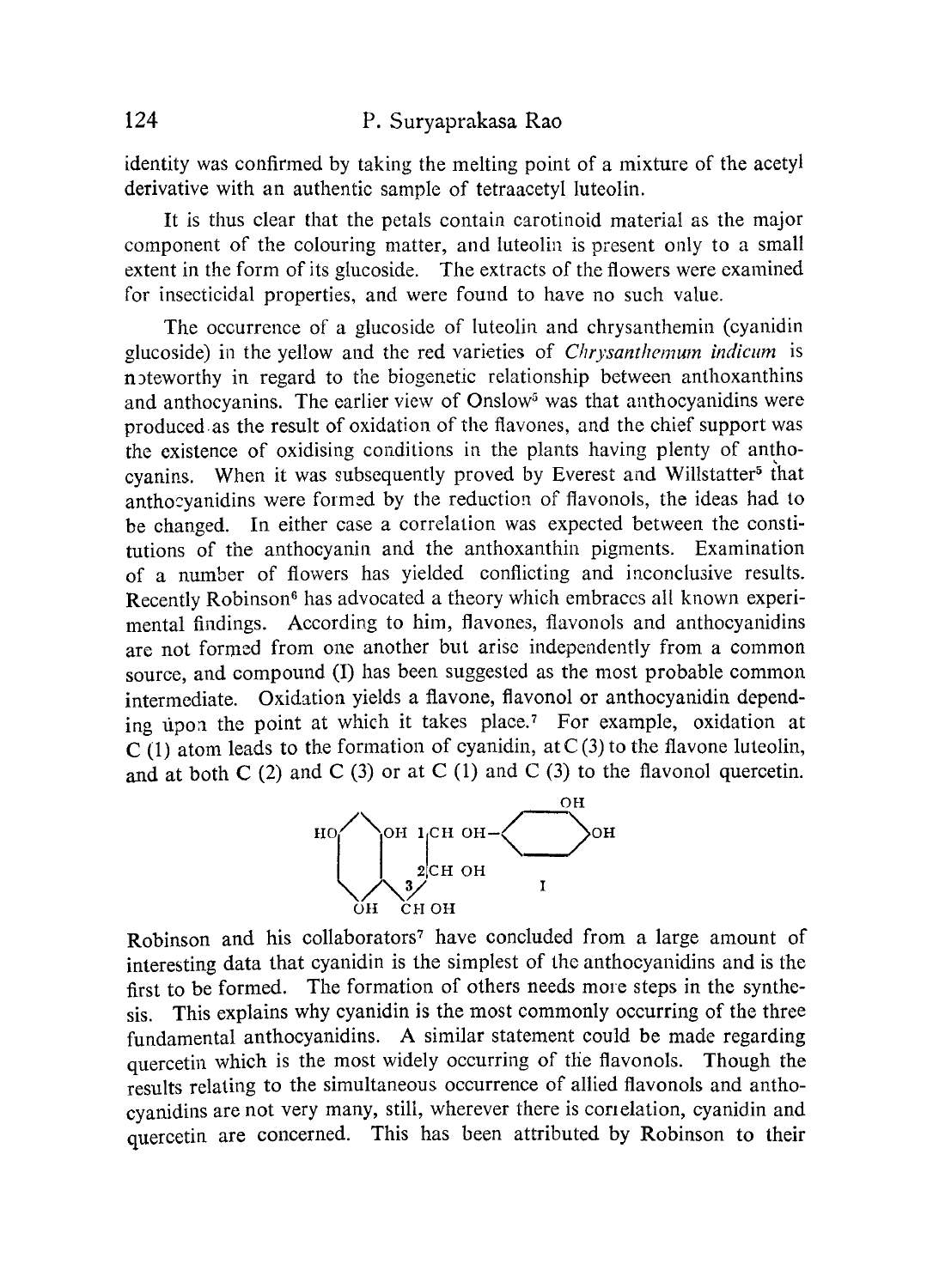abundant occurrence and might also be due to their fundamental nature in the evolution. In a similar way luteolin the most common of the naturally occurring flavones, and cyanidin should now be recognised as a related pair. More cases of this combination may be expected. In this connection it may be useful to analyse the red variety of the flowers of *C. indicum* for the anthoxanthins.

## *Experimental*

*Isolation of Luteolin.--The* dried petals *(6* kg.) of the flowers of *Chrysanthemum indicum* were extracted in batehes with methylated spirit, and the combined extract was concentrated to about 800 c.c. The yellow waxy substances which separated during the course of the concentration was filtered through fluted filters, and the clear concentrate was allowed to stand. The waxy solid did not appreciably dissolve even in boiling alcohol, nor the solution did develop any prominent colour when treated with a drop of dilute alkali. It was evidently carotinoid in character and was, therefore, discarded. From the alcoholic concentrate no solid was deposited; but an yellow oil began to appear at the bottom of the flask. After six months, the mixture was diluted with a large volume of water, and exttacted with petroleum ether which dissolved all the yellow viscous oil. Subsequent extraction with chloroform and ether removed some waxes and resins. The nature of the oil isolated is still under investigation. The aqueous solution was concentrated to a small bulk (500 c.c.) and set aside. After three months some brownish yellow solid (A) began to be deposited. It was filtered at the end of the third month and was found to contain a good amount of resin. The initial purification was effected by boiling it with water in which one part dissolved, while the other carotinoid part stuck to the sides of the test-tube. The clear solution on cooling deposited a pale yellow crystalline substance. Its further purification was not attempted for fear of losses. When boiled with  $7\%$  sulphuric acid, the compound underwent hydrolysis, and the aglucone separated out as a crisp yellow solid. After filtration of the products of hydrolysis, the filtrate was neutralised with barium carbonate, concentrated to a small bulk and treated with phenyl hydrazine in acetic acid solution. On heating the mixture for some time on a boiling water-bath, ah osazone separated out, and it was identified as glucosazone from a study of its melting point and the crystal structure. The aglucone obtained crystallised from dilute alcohol as pale yellow needles, and the yield was  $0.5$  g. It did not melt below  $300^\circ$ . [Found: C,  $59.3$ ; H,  $4.2$ ;  $C_{15}H_{10}O_6$ , H<sub>2</sub>O requires C, 59.2; H, 3.9%.] An alcoholic solution of the substance gave a brownish green colour with ferric chloride, a reddish orange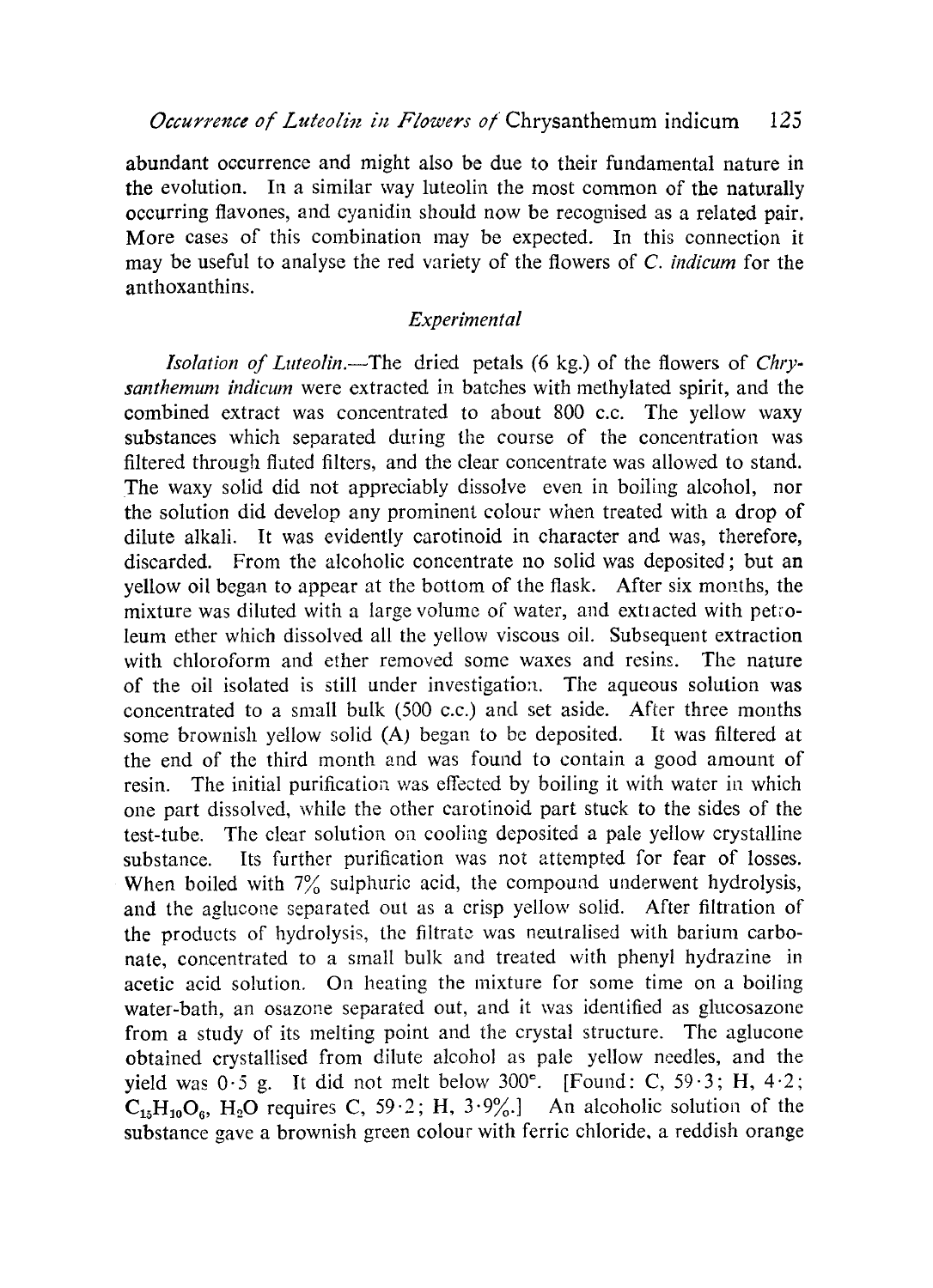# 126 P. Suryaprakasa Rao

solution with a little dilute alkali and a yellow precipitate with lead acetate. With rH solutions the pigment did not produce any prominent colour changes. It dissolved merely to forra yellow solutions. When boiled with acetic anhydride and anhydrous sodium acetate, it formed the tetraacetyl derivative which crystallised from dilute acetic acid as fine colourless needles and melted at 222-24°. [Found: C,  $60.5$ ; H,  $4.5$ ; C<sub>15</sub>H<sub>6</sub>O<sub>2</sub> (OCOCH<sub>3</sub>)<sub>4</sub> requires: C,  $60.8$ ; H,  $4.0\%$ .] All these properties indicated that the flavone was luteolin, and this was confirmed by taking the mixed melting point of the acetyl derivative with an authentic synthetic sample of acetyl luteolin.

*Neutral Lead Acetate Fraction : Luteolh~.--The* mother-liquor left after the removal of solid (A) was treated with neutral lead acetate, when a yellow bulky precipitate was produced. After filtration the precipitate was suspended in water and decomposed in the usual way with hydrogen sulphide. The aqueous liquor produced thercby was concentrated and allowed to stand. Even after three months no solid carne out. So the requisite amount of concentrated sulphuric acid was added so as to make the solution  $7\%$  in its acid content, and the mixture boiled under reflux. After half an hour a good amount of dark resin began to separate out and stick to the walls of the flask. The clear liquid was carefully decanted into another flask and the boiling continued when a brown resinous mass (solid B) came out after an hour. When the hydrolysis was over (two hours) the products were filtered while still hot. The clear filtrate did not yield any solid on cooling. It was, therefore, ether-extracted, when only a small amount of yellow crystalline substance was obtained. The acid solution was then neutralised with barium carbonate, and worked up for the isolation of the osazone as already described. The amount of the glucosazone formed was disproportionately high, when compared with the small amount of the pigment obtained by the ether-extraction of the filtrate from the products of the hydrolysis. Solid B showld, therefore, have contained a considerable amount of the aglucone. It was brown in colour and highly resinous in character. After dissolving the substance in a small amount of pyridine, the solution was gradually diluted with water till the impurities began to separate as a suspension. They were then precipitated by the addition of calcium chloride and filtered off. The clear filtrate which did not develop any more turbidity on further dilution was concentrated and left overnight, when a yellow solid crystallised out. It was filtered and further purified by crystallisation from dilute alcohol, when it appeared as pale yellow needles not melting below  $300^\circ$ . It was also identified as luteolin, since the melting point of its acetyl derivative (222-24°) was not depressed by admixture with acetyl luteolin. The yield of the pure substanee was 3 g.